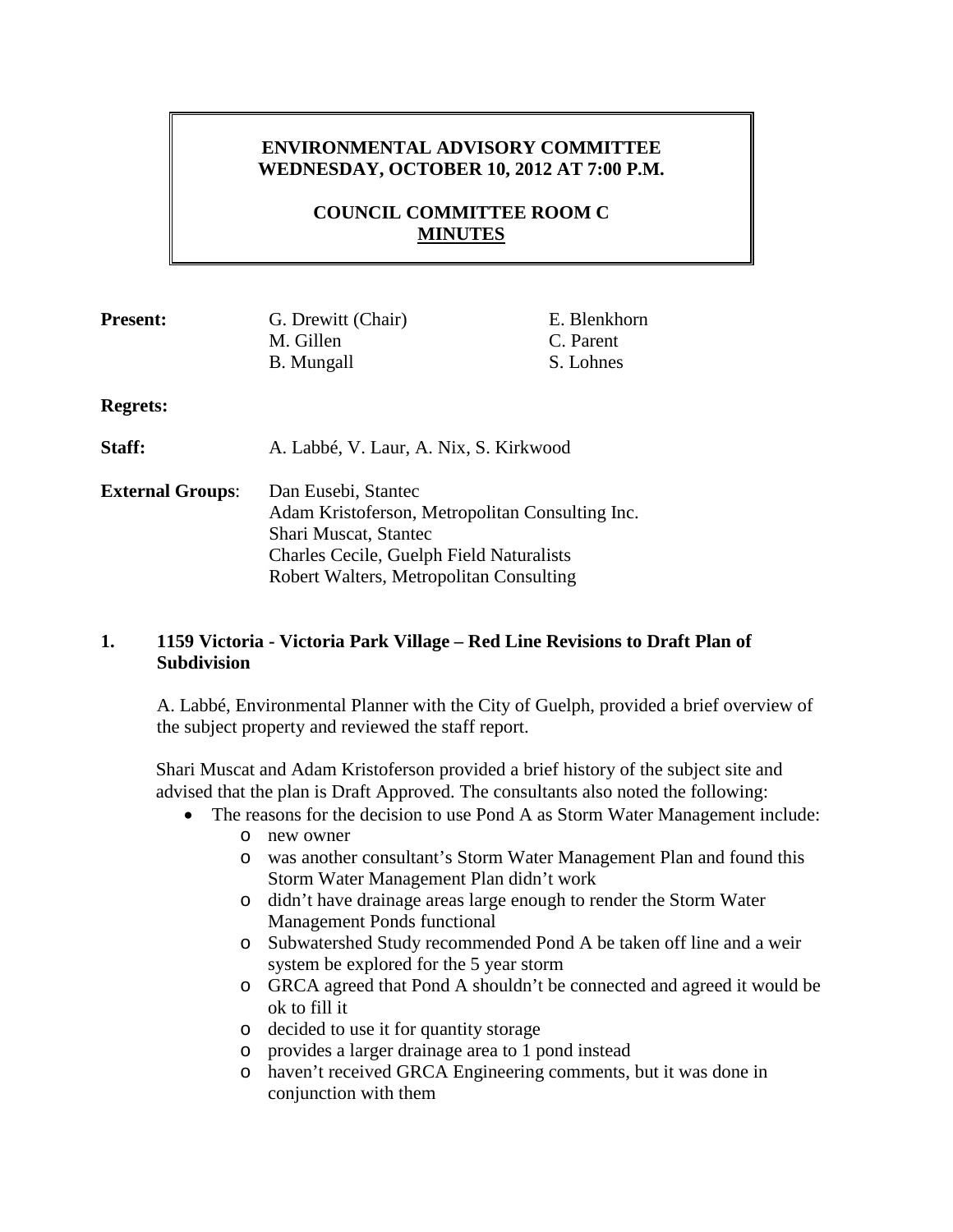The consultants also noted:

- it is recognized that there is some concern regarding amphibian populations
- through the original EIS there were no long-term plans identified for the pond, it was just going to be left
- additionally, minor modifications have been made since submission:
	- o trail connection block between 16-17 to widen (6m)
	- o minor modification to Block 41-44
- creek realignment has been done, but not yet submitted. Concept has been supported by the GRCA

General discussion took place and the consultants were available to respond to questions from the Environmental Advisory Committee.

The floor was opened to delegations.

## *Delegation:*

Charles Cecile, on behalf of the Guelph Field Naturalists, expressed the following concerns:

- the GFN expressed in 2005, and maintains, that the pond hasn't sufficiently been studied
- EAC approved the Draft Plan which included maintaining Pond A as a natural feature
- impacts to the Storm Water Management Pond
- concern for the frogs
- if converted, Pond A may act as a population sink for amphibians.
- the need for a reduced buffer for the road entering off of Victoria Road
- a 30m buffer to wetlands is important

General discussion took place and the following concerns were noted from the Environmental Advisory Committee:

- concerned about the piece meal approach
- concerned with these changes coming forward this late in the process
- Discussed the implications of the recommendation from the Torrance Creek Subwatershed Study
- concern about intrusion to Provincially Significant Wetland 30 m buffer
- need record of communication from GRCA and rationale for suggested use of Pond A
- Barn Swallows ESA/SAR screening should be completed as soon as possible

Moved by M. Gillen and seconded by S. Lohnes

"That the Environmental Advisory Committee defer the Environmental Impact Assessment Addendum prepared by Stantec Consulting Ltd. for 1159 Victoria Road subject to the following: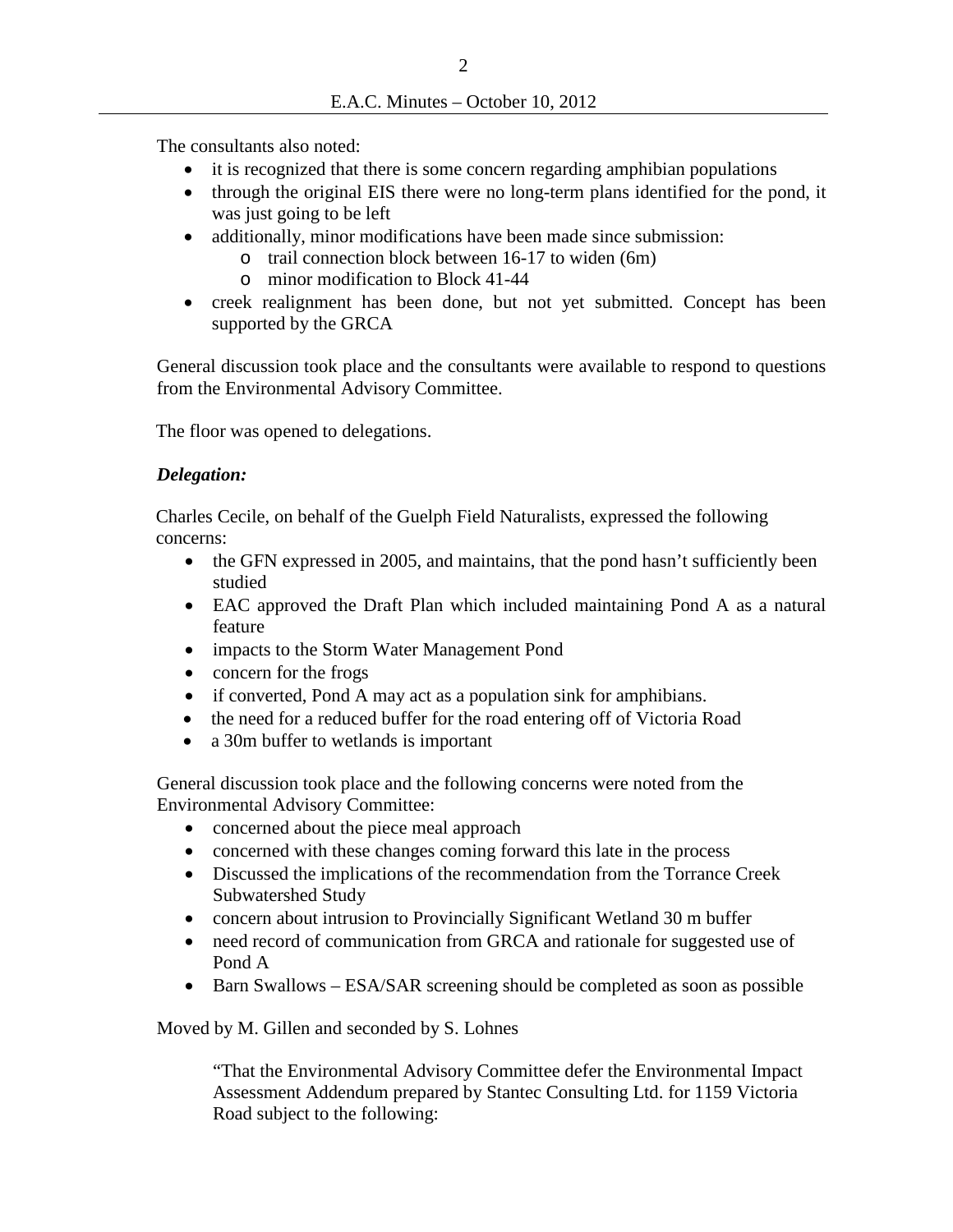- An EIS Addendum be provided in support of the proposed Redline Revisions which addresses the following:
	- **Any impacts these changes may have on the environmental features being** protected (per the approved EIS) and their functions, with specific reference to ecological communities, fish and wildlife habitat as well as hydrology and hydrogeology.
	- The EIS should give further consideration to Pond A providing: amphibian habitat including breeding, turtle habitat including overwintering, and fish habitat including nursery habitat. This consideration must be given in context of the approved Draft Plan of Subdivision and supporting EIS which valued Pond A for providing amphibian habitat post-development. Any fieldwork required to address this item should be scoped with City staff.
	- An alternative analysis of potential SWM solutions for the site which includes an option of preserving Pond A as well as communications regarding GRCA's suggested use of Pond A.
	- Appropriate mitigation and/or compensation for the loss of Pond A in the context of alternatives which utilize it for SWM.
	- Confirmation of the Provincially Significant Wetland boundary in the field with the GRCA and the City.
	- That the EIS addendum include a figure that illustrates the proposed Draft Plan of Subdivision that clearly illustrates wetland and woodland limits, buffers and limits of development plus trails (colour coded). One version of the figure should be overlaid on an aerial photograph."

**Motion Carried -Unanimous-**

## **2. OPA 42 Update - April Nix, Environmental Planner with the City of Guelph**

April Nix, Environmental Planner with the City of Guelph, provided a brief update on OPA 42. It was noted that OPA 42 was adopted by Council in July 2010 and approved by the Province, with modifications in February 2011.

April advised that there are a number of appeals to the OMB and the City is currently working through schedule/dates imposed by the OMB in May of 2012. The next prehearing is scheduled in November. As decisions are made, April offered to come back to the Committee to provide more updates.

## **3. Correspondence and Information**

- **EAC Symposium** 
	- o Adele advised the symposium is November 17, 2012. Information will be emailed to members